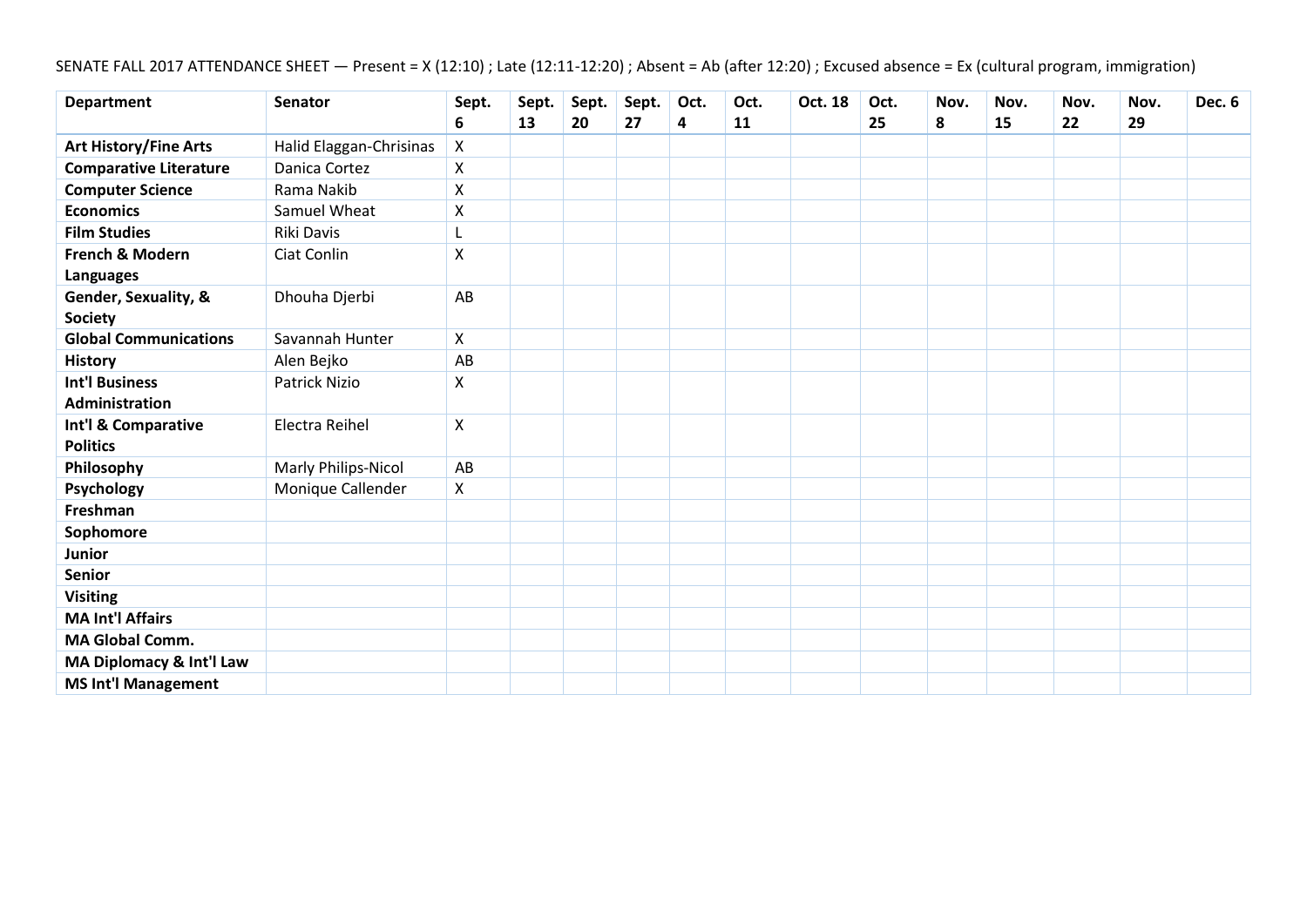## **SGA Senate Minutes for 6 September 2017**

Taken by USC Communications Director Elizabeth Nguyen Son

### **12:10 - Attendance taken & presentation of attendance policy**

#### **12:15 - Get to know your senators**

- Less paper waste, introducing paperless agendas (whiteboard)
- No screens policy during senate
- Story-of-your-name game

#### **12:23 – 'What is SGA' Presentation**

- Kevin Fore and Joelle introducing themselves & brief description of senate
- Jasmine explaining the SGA
	- o Different open senate positions & elections
	- o Events Committee (split into social and communications now)
	- o Service Committee (water bottle fountains in the new building, AUP Gives Back Week, recycling)
- Budget overview
	- o 90,000 euros
	- o Senators get 90 euros each for events
	- o Readjusting allocation of ASM budget by semester instead of by year
- Important upcoming dates to promote:
	- o Sep 8th Back to School Party
	- o Sep 12th Clubs and Speech Night
	- $\circ$  Sep 15th SA Happy Hour + Election Results
	- o Oct 10th Town Hall Meeting new this year, keeping senators accountable and keep things changing
	- $\circ$  Nov 20th-24th AUP Gives Back (New Charity Week + Thanksgiving)
	- o Dec 8th Holiday Bash
- Social Media follow it

#### **12:46 – Formalities**

- Rules of Order will be looked at in depth next week
- If more than half the senators are present, we meet quorum and can take budget requests
- There may be budget requests next week
- Jasmine gives "Faculty Advisor Check Point" to senators new this year
- Annual luncheon during Student Senate on Sep 13 faculty and staff invited
- Try to keep regular contact with your faculty advisor and meet with them ASAP

#### **12:52 - Recognising student led clubs/events/initiative**

o Danica – spoken word nights for comparative literature